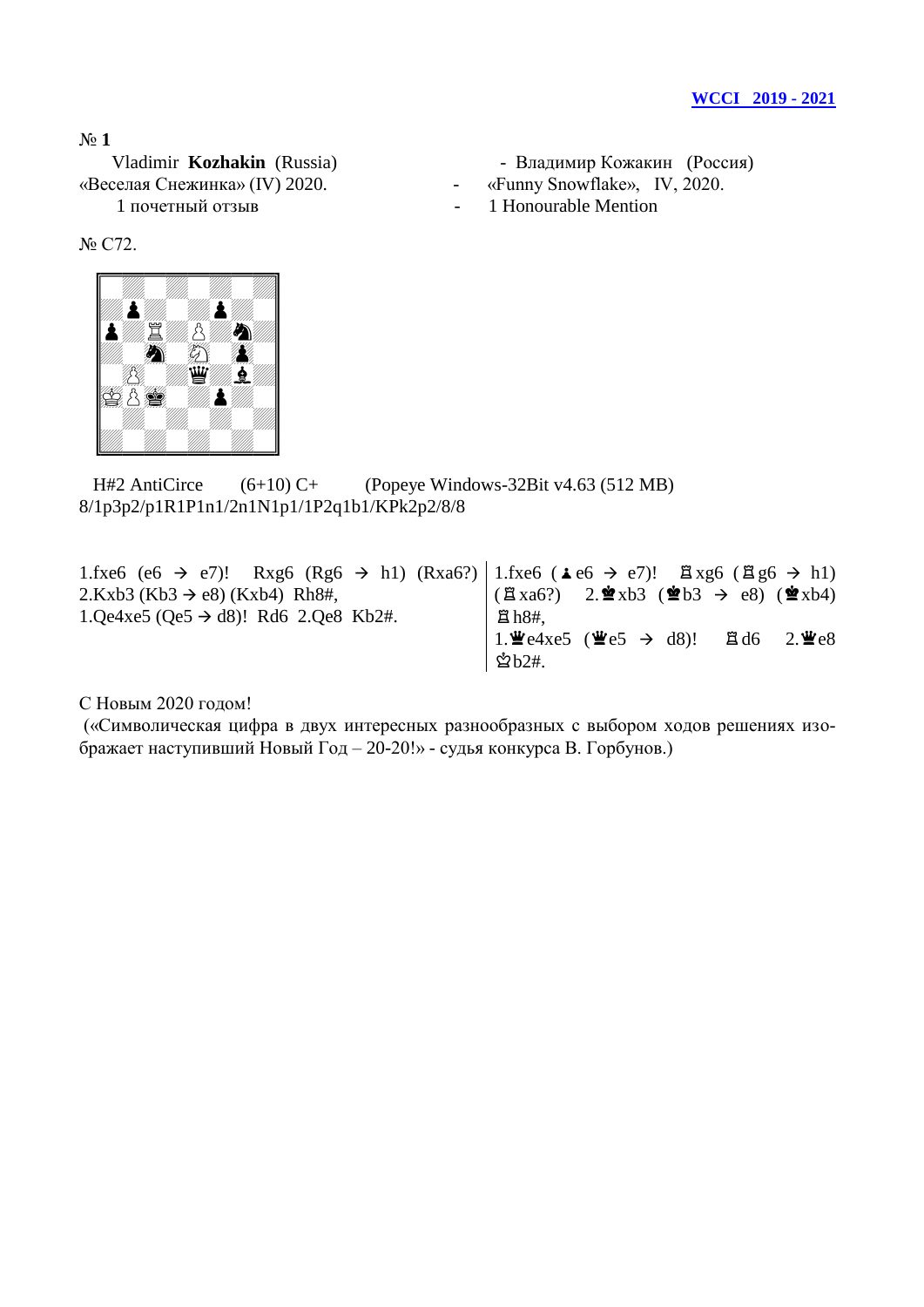Vladimir **Kozhakin** (Russia) - Владимир Кожакин (Россия) «Probleemblad», № 2 (IV-VI) 2020.

# № F1304.



 Hs#4 (5+9) С+ («Popeye Windows-32Bit v4.63**»)** b):  $Sg1 \rightarrow f3$ . 8/8/4ppp1/4pkb1/4ppp1/8/4PKB1/4R1N1

**1**.e3 f3 2.Re2 fxe3 3.Sf3 e1R 4.Sh4+ Bxh4#. b): **1**.Kg1 gxf3 2.Kh1 f2 3.Rg1 f1Q 4.Bh3+ Qxh3#.  $1e3$  f3 2. $2e2$  fxe3 3. $2e13$  e1 $2e2$  $4. \& h4+ \& xh4\#.$ b):  $\hat{\mathbb{Z}}$  g1  $\rightarrow$  f3. 1. ĝg1 gxf3 2. ĝh1 f2 3. <sub>E</sub>g1 f1 \metal{  $4.\Delta h3+$   $\mathfrak{B}xh3\#$ .

(Award is unknown.)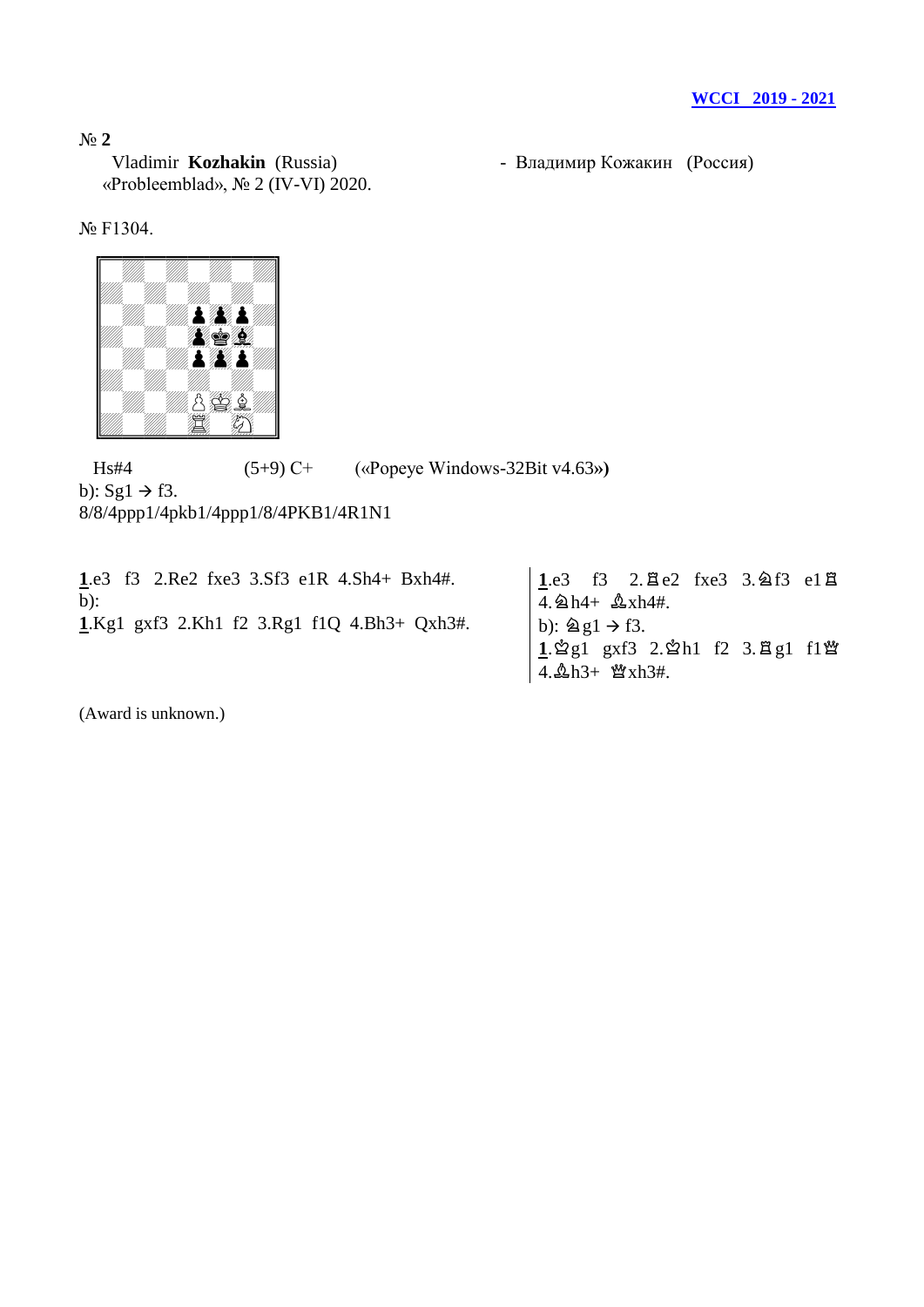Vladimir **Kozhakin** (Russia) - Владимир Кожакин (Россия) «Problem Observer», № 4 (VII), 2020. 4<sup>th</sup> Place

№ O2628.



H#2 KoKo (3+3) C+ («Popeye» Windows-32Bit v4.63 (512 MB) b): Rf2  $\rightarrow$  g2. c): wBc3. d)=c): Kc1  $\rightarrow$  h5. e)=d): Rf2  $\rightarrow$  g2. 8/8/8/8/8/2R1k3/5Rr1/2K2b2

**1**.Kd3 Rf3+ 2.Ke2 Kd1#. b): **1**.Bc4 Rb3 2.Bf1 Kd2#. c): **1**.Bd3 Rf4 2.Re2 Bd4#.  $d)=c$ : **1**.Rg6 Kg5 2.Bd3 Kf4#.  $e)=d$ : **1**.Be2 Bd2+ 2.Kf3 Kg4#.

 $1.$ **2d3**  $\Xi$  f3+ 2.**2** e2  $\Delta$ d1#. b):  $\mathbb{E}$  f2  $\rightarrow$  g2.  $1.4c4$   $Bb3$   $2.4f1$   $Cd2#$ . c):  $\&c3$ .  $1.4d3$   $8f4$   $2.8e2$   $4d4t$ . d)=c):  $\&$ c1 → h5.  $1.2 \text{ g}6 \text{ g}5 2.4d3 \text{ g}644.$ e)=d):  $\mathbb{E} f2 \rightarrow g2$ .  $1.4e2$   $2.42+2.2f3$   $2.84#$ .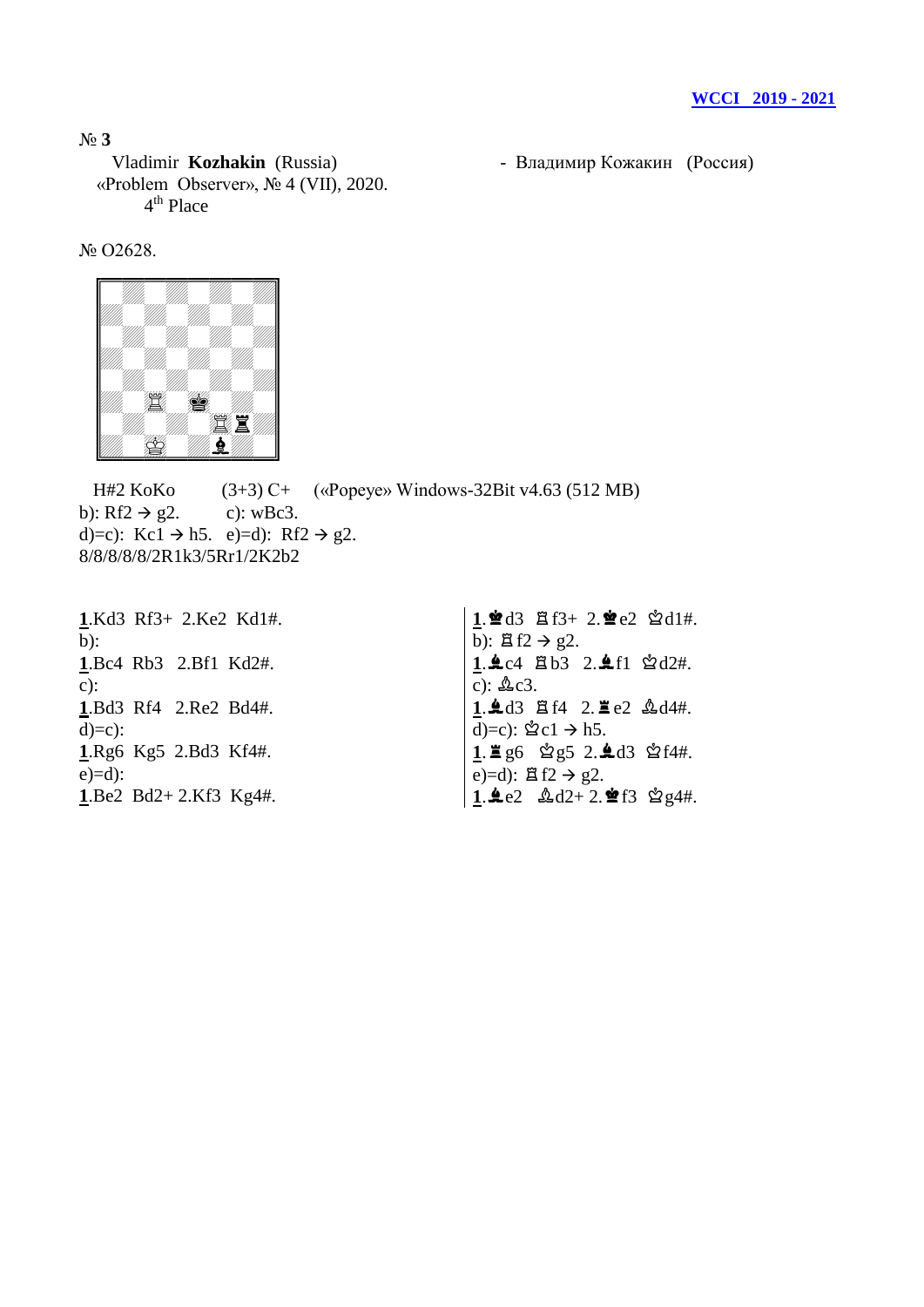«The Problemist», № 4 (IX), 2021

Vladimir **Kozhakin** (Russia) - Владимир Кожакин (Россия)

№ F3679.



 Hs#3 PWC (6+6) C+ («Popeye» Windows-32Bit v4.63 (512 MB) b):  $Ke1 \rightarrow f1$ . 8/8/3Q1p2/1PP1p3/3qp1p1/3kN3/4R3/4K3

**1**.Rf2 Kxe3 (+wSd3) 2.Sb2 Qd3 3.Sd1+ Qxd1  $(+wSd3)$ #. b): **1**.Sd1 Qxc5 (+wpd4) 2.Qxc5 (+bQd6) Qxd4 (+wpd6) 3.Sf2+ Qxf2 (+wSd4)#.  $1.\,\text{Bf2}$   $\&$ xe3 (+w2d3) 2.2b2  $\text{Md3}$  $\overline{3}$ .  $\triangle 1 + \mathfrak{B} \times 11 + (-w \triangle 13)$ #. b):  $\mathcal{Q}e1 \rightarrow f1$ .  $1.\,\&$ d1  $\&$ xc5 (+w  $\&$  d4) 2. $\&$ xc5 (+b $\&$ d6)  $\mathcal{L} \times \mathrm{d}4$  (+w  $\Delta \mathrm{d}6$ ) 3.  $\Delta f2 + \mathcal{L} \times \mathrm{d}2$  (+w  $\Delta \mathrm{d}4$ )#.

(Award is unknown.)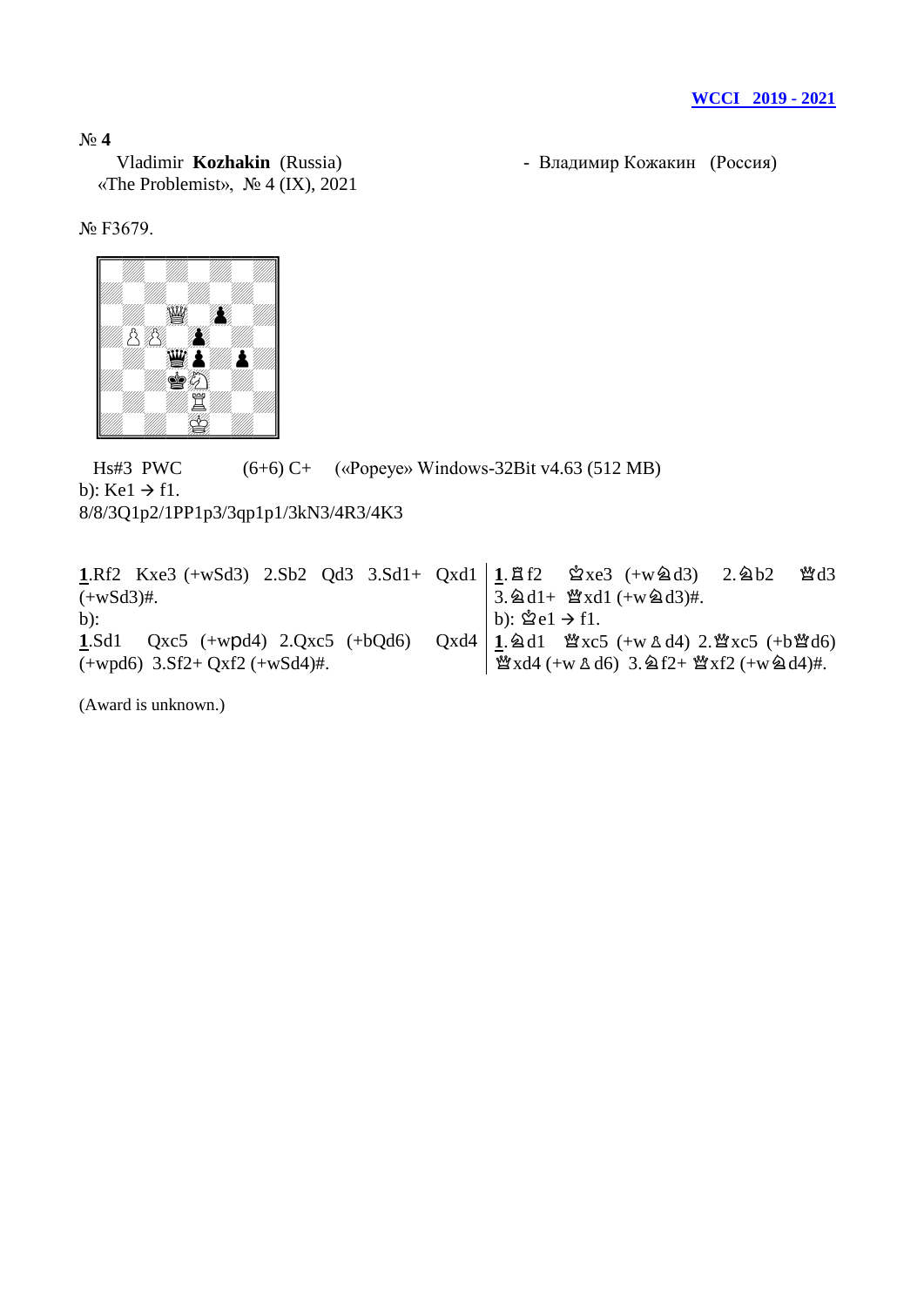N<sup>o</sup> 5<br>Vladimir **Kozhakin** (Russia) «Семь шахматных нот», - № 191 (XII) 2021

- Владимир Кожакин (Россия)

№ 9683.



 H#2 PWC (3+3) C+ («Popeye» Windows-32Bit v4.63 (512 MB) b): Rh $4 \rightarrow g4$ . 8/8/6R1/3r1kP1/7r/5K2/8/8

| <b>1.</b> Rh6 $gxh6 (+bRg5)$ 2.Re5 Rf6#. | $1.8$ h6 gxh6 (+ 2g5) 2.8 e5 8 f6#.                  |
|------------------------------------------|------------------------------------------------------|
| $b)$ :                                   | b): $\mathbb{E}$ h4 $\rightarrow$ g4.                |
| <b>1.Ke5</b> Ke3 2.Rxg5 $(+wpq4)$ Re6#.  | $1.$ 2 e5 2 e3 2. $2 \times 5 (+ 2 \times 4)$ 2 e6#. |

(Award is unknown.)